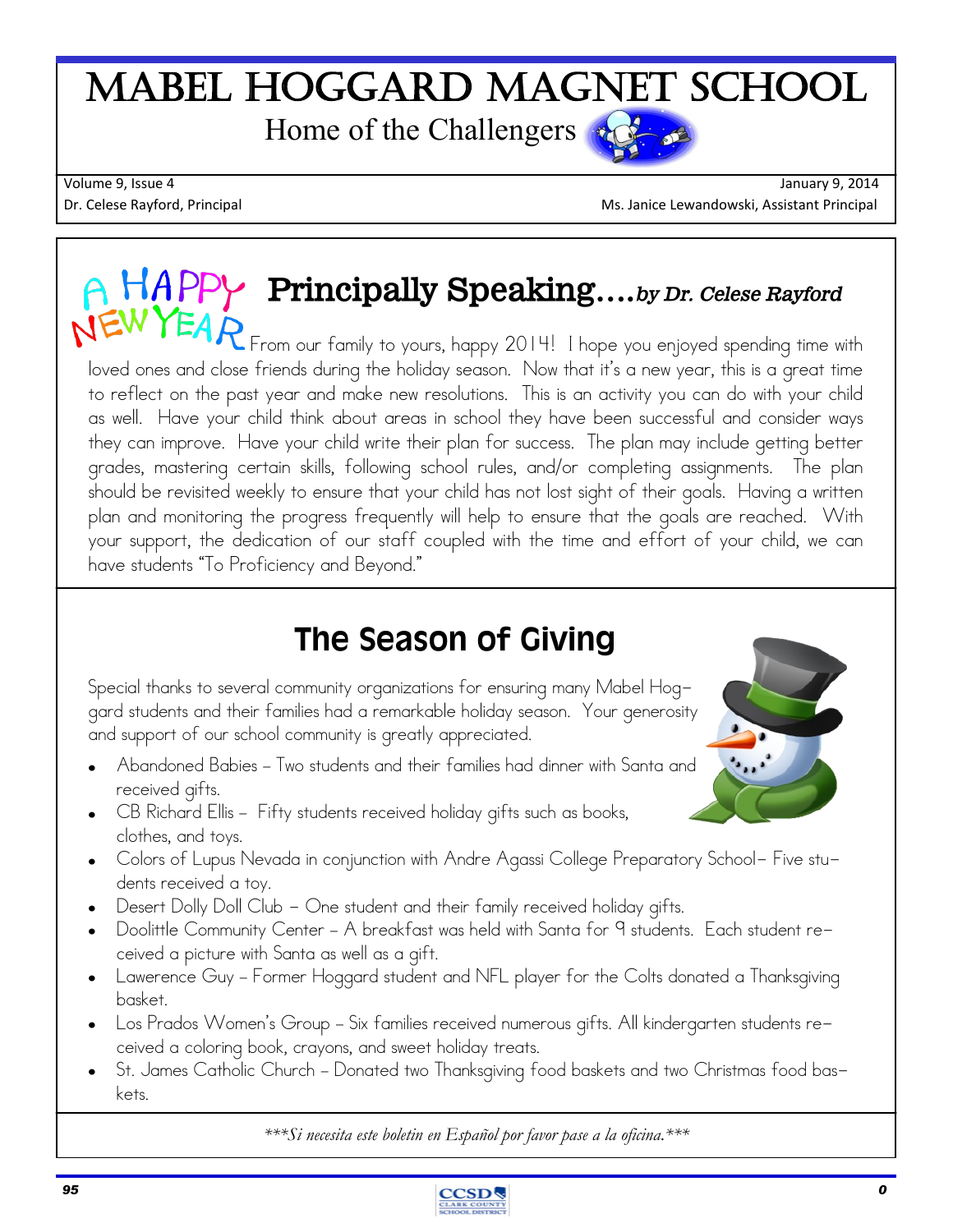### **NEWS FROM AROUND OUR CAMPUS**

#### **KIDS Enjoy the Holiday!**

Ĩ

**The KIDS program was very busy in December! We went on a field trip to Anderson Dairy where we were able to take a tour, learn about the history, and fortunately eat some ice cream. On December 19th, we had a special visit from Santa. Among bringing much holiday cheer, Santa read our class a Christmas story and passed out gifts. Each child in the class received a coloring book, crayons, and a wooden car (handcrafted by Toys for Smiles) donated by the Los Prados Women's Club. They also received wish list gifts donated by CB Richard Ellis. We are so thankful for the generosity of others this holiday season. The smiles on the kids' faces were priceless!**

#### **GATE Students Partake of Various Adventures**

**GATE students have had their share of adventures so far this year. Fifth graders are immersing themselves in the Civil War with an interactive simulation that transforms them into Union and Confederate soldiers. Like real privates and corporals and sergeants, they participated in training, camp life, and battle, and had to make decisions that determined their fate. They also delved into events and ideas that led up to the Civil War.**

**Fourth graders are preparing lessons and activities to teach all first-grade classes about their exhibit in Explore: The Museum at Mabel Hoggard. Several special guests also visited to enhance students' understanding of and appreciation for various museum exhibits. Students learned about museums and pioneer toys, went on a Native American archaeological dig, and even panned for gold with the help of a local prospector.**

**Inspired by "Weslandia," the story of a boy who builds his own civilization, third graders are climbing to the highest levels of Bloom's Taxonomy to create their own cultures. Soon, each group will present its culture to the rest of the class.**

#### *Second Grade Is Over the Moon!*

 Second grade has been busy from dancing to Greek music in the World Dance Festival to studying Nevada and its history. As part of our Nevada study, we visited our own school museum on Nevada history and took a field trip to the Old Mormon Fort and discovered the beginnings of Las Vegas. This trip also helped us tie our Social Studies unit into our real lives by having a feast at the fort similar to the early Americans. Thanks to all the parents who cooked or chaperoned for the trip.

We completed our moon study with one month's worth of moon observations, and will have guest meteorologists visit us soon.

 Recently, our students had an assembly on calling 911 and what is a true emergency. This was very educational.

 As part of our holiday celebrations, we visited Levy Gardens, presented gifts we made for the senior residents, and sang songs. Everyone enjoyed the time we spent there.

#### **Happenings in Third Grade**

 **It has been an exciting and busy trimester for third grade! Students learned about fables, myths, historical events, and geology. We explored the relationship between multiplication and division as well as the wonders of matter at the historic Eldorado Quartz Mine. In addition, in the classroom and science labs, the students learned more about rocks and minerals; the life cycles and functions of animals; and, how sound travels differently through matter.**

**From Mrs. LcCombe, our school counselor, the students learned about character traits and how to persevere through tough times and bullying. We look forward to the upcoming events in the new year which includes the Science Fair, research reports about animals, and our SeaWorld trip in May. So much is happening in third grade!**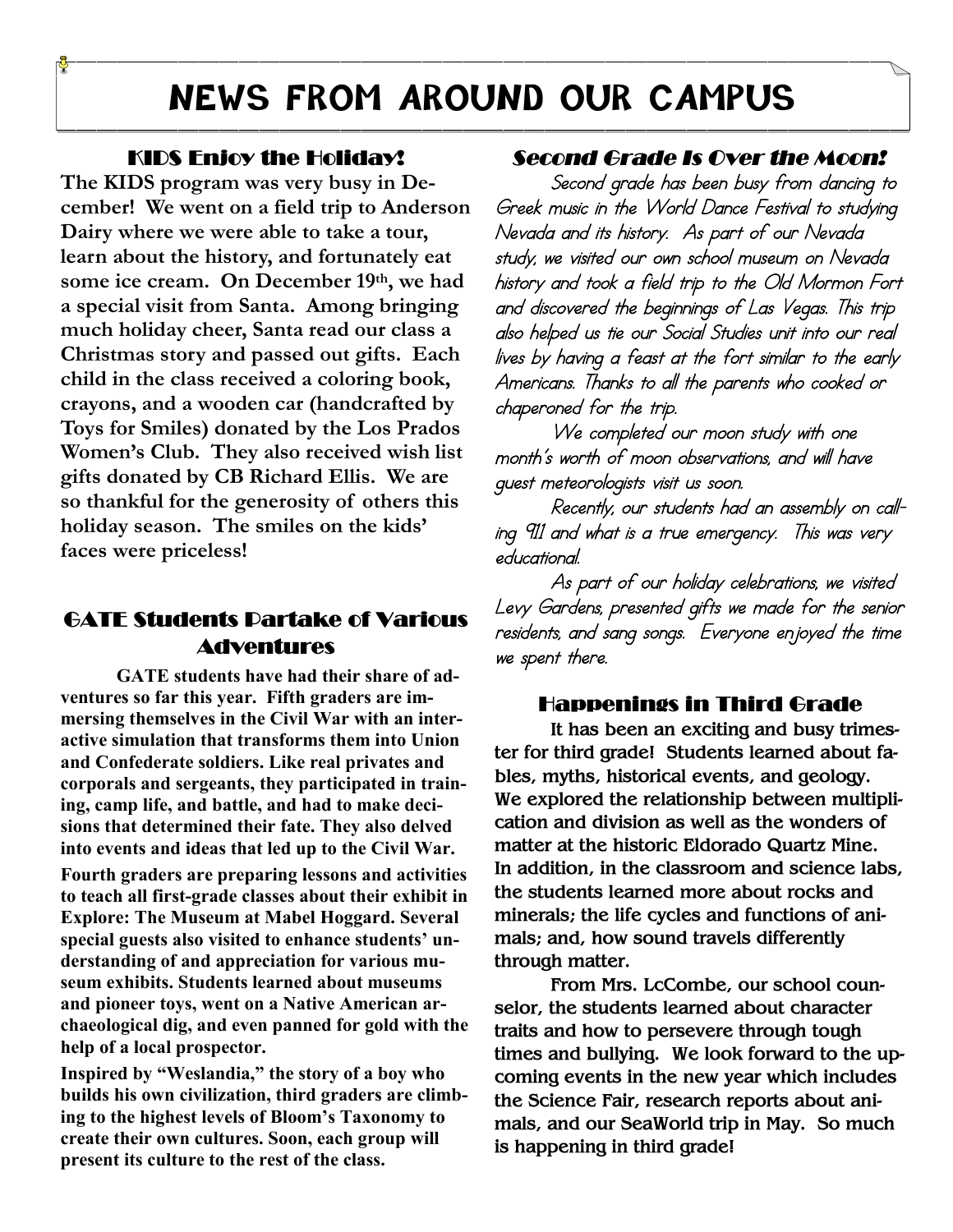### **Students of the Month November, 2013**



| <b>Room</b>    | <b>Outstanding Student</b>            | <b>Most Improved</b>     |
|----------------|---------------------------------------|--------------------------|
| 2              | Anna Bachvarov                        | Dayana Barajas           |
| 3              | Austin Stebbins                       | <b>Christian Flores</b>  |
| $\overline{4}$ | Mahisha Mohotti                       | Alyssa Campbell          |
| 5              | Lixin Young                           | Ayan Patel               |
| 6              | Angel Ortiz-Martinez                  | Mikysha Stoner           |
| 7              | Angel Rocha-Aguilar                   | Everado Casillas-Napoles |
| 8              | Elias Reed/Meghana Sunkara            |                          |
| 9              | Odin Bravo-Avendano                   | Cameron Dickinson        |
| 10             | Loyal Schell/Pooja Selvaraj           |                          |
| 11             | Sophia Griffin                        | Jenifer Reyes-Perez      |
| 13             | Jennifer Covarubbias                  | Anthony Young            |
| 14             | Paizley Jensen/Melinda Bravo-Avendano |                          |
| 15             | Diana Granados-Arreola                |                          |
| 16             | Joshua Palenko/Yonathan Abiy          |                          |
| 17             | Karla Rojas-Rodriguez                 | Vincent Moreno           |
| 18             | Javioun Coleman                       | Camila Zuniga-Almader    |
| 19             | Anthony Barajas                       | Alexander Bothe Ixta     |
| 20             | Melissa Martin                        | Alisson Perez-Ramirez    |
| 25             | London Wade                           | Nathaniel Vanboskerck    |
| 32             | Jazmine Arellano                      | Empress Wharry           |

#### **Mabel Hoggard Students Assist the Community**

**Student Council wishes to thank everyone who donated food to the Thanksgiving Food Drive for HELP of Southern Nevada. Along with our corporate donor, CB Richard Ellis, Mabel Hoggard collected over 900 food items to give to the shelter!**

**Additionally, Student Council collected personal care items for homeless youth of southern Nevada. Mabel Hoggard again showed its generosity by donating over 400 personal care items, i.e. shampoo, soap, etc., for the Title I Homeless Youth Organization. Way to go, Mabel Hoggard, for always being so supportive and caring about our Las Vegas community!**